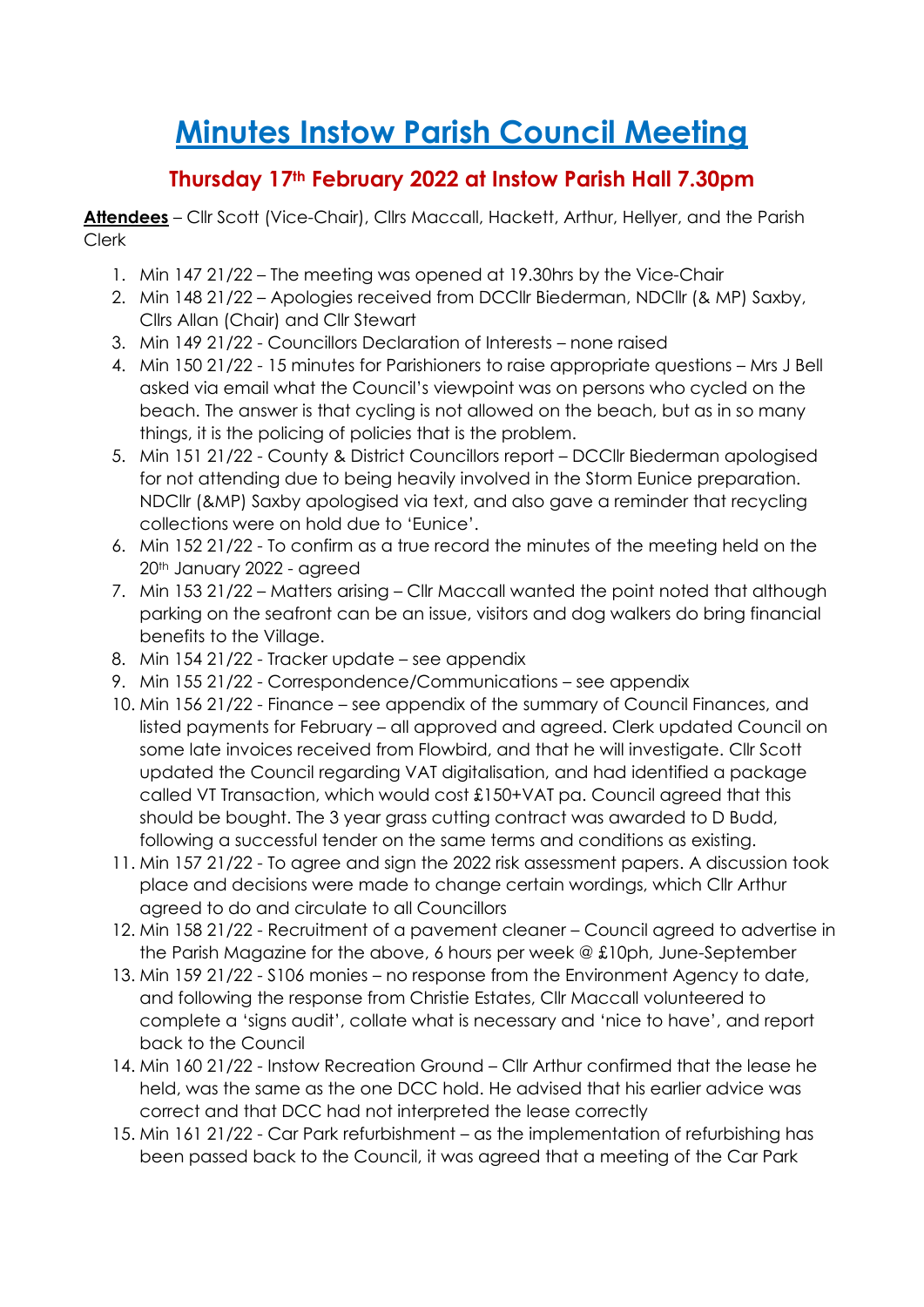Working Group was necessary to document how to logically progress. Clerk to arrange meeting date.

- 16. Min 162 21/22 Planning 74149 Suncatcher, no issues. 74678 Armada House caused much discussion, in that the Parish Council could not deal with hearsay as to use and potential neighbour issues. However, the Council were concerned, and should advise NDC that there could be an issue with insufficient parking space once the additional accommodation had been created, and that there would be increased traffic movement onto Marine Parade, where there is limited visibility
- 17. Min 163 21/22 Hole in pavement opposite Boat House no update available
- 18. Min 164 21/22 Dog Bins the Clerk expressed his disappointment at the lack of contact, with emails unanswered, and the consequence of dog waste building up. The Clerk was tasked to escalate the issue, and ask for NDCllr Saxby's help. The Council voted to purchase 2 new dog bins, should NDC not provide them - agreed
- 19. Min 165 21/22 Dog Walkers (voluntary)notice it was agreed that the Council would revert back to the previous robustly constructed signs
- 20. Min  $166$  21/22 Date of next meeting Thursday 17<sup>th</sup> March 2022
- 21. The meeting closed at 21.20hrs

#### **Instow Parish Council 'Tracker' – updated for February 2022**

- 1. **Car Park –** Regarding the refurbishment works to the Car park, this has now been taken over by Helen Bond. On liaising with Helen, NDC have extreme resource problems, and the suggestion is that NDC 'hand' the project back to IPC, with a copy of the survey, and details of possible contractors, in order that they (IPC) manage the situation. Survey details received, and written agreement to extend grant. Now down to IPC to look at ways of moving forward – separate agenda item (15)
- 2. **Former Sand Hills Care Home** no 'visit' by Mr Patel, and no contact from either him or NDC. Cllr Arthur has not been able to contact NDC CEO as yet, but will continue to try.
- 3. **Parking and congestion in Instow**  it would appear that previous plans are not available at this time, so following the decision taken at January's Council meeting, an 'on foot' survey will begin in April, co-ordinated by Cllr Arthur, with a view to starting a viable plan
- 4. **Instow Recreation Ground**  Monies (already in Lloyds Account) awaiting a new Trustees Account to be set up (Chair, Vice-Chair, & Cllr Hackett as nominated Trustees). Still awaiting the setting up of the account.
- 5. **Queen's Birthday 2022** Council agreed (in January) to fund reasonable expenses, £500 was suggested. A positive meeting had been held by the WI to which 24 people attended, and committee's set up for the various tasks. Cllr Maccall expressed her disappointment at the use of plastic tablecloths, and was tasked to liaise with Mrs McCrum regarding alternatives.
- 6. **Lane End Close**  double yellow lines question. Will IPC act in support of the presentation made to Council? Agreed to form part of overall consideration/plan – see point 3.
- 7. **Rewilding of area at top of Quay Lane**  DCC had responded with a 'no' to the informal request, citing visibility splay. However, the Council felt that the decision should be challenged, and the Clerk was tasked to determine the process, and report back.
- 8. **Citizens Advice**  following examination of their financial status by Cllr Hellyer, there will be no donation made this year.